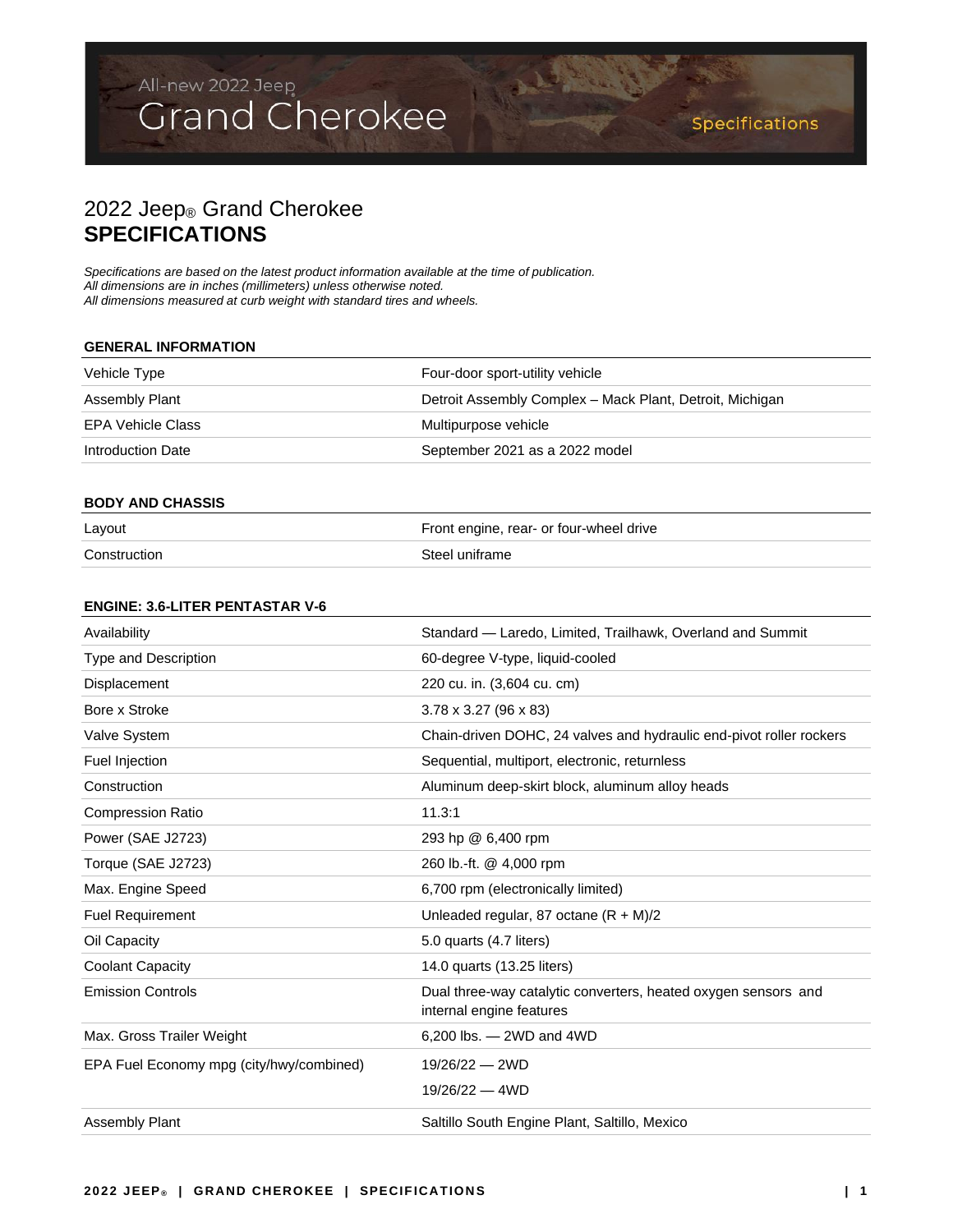### **ENGINE: 5.7-LITER V-8**

| Availability                             | Optional — Trailhawk, Overland and Summit (4x4 models only)                                                                                                            |
|------------------------------------------|------------------------------------------------------------------------------------------------------------------------------------------------------------------------|
| Type and Description                     | 90-degree V-type, liquid-cooled                                                                                                                                        |
| Displacement                             | 345 cu. in. (5,654 cu. cm)                                                                                                                                             |
| Bore x Stroke                            | $3.92 \times 3.58$ (99.5 x 90.9)                                                                                                                                       |
| Valve System                             | Variable-valve timing (VVT), pushrod-operated overhead valves,<br>16 valves, eight deactivating and eight conventional hydraulic lifters,<br>all with roller followers |
| Fuel Injection                           | Sequential, multi-port, electronic, returnless                                                                                                                         |
| Construction                             | Deep-skirt cast-iron block with cross-bolted main bearing caps,<br>aluminum alloy heads with hemispherical combustion chambers                                         |
| <b>Compression Ratio</b>                 | 10.5:1                                                                                                                                                                 |
| Power (SAE J2723)                        | 357 hp (268 kW) @ 5,150 rpm                                                                                                                                            |
| Torque (SAE J2723)                       | 390 lb.-ft. (520 N•m) @ 4,250 rpm                                                                                                                                      |
| Max. Engine Speed                        | 5,800 rpm (electronically limited)                                                                                                                                     |
| <b>Fuel Requirement</b>                  | Unleaded mid-grade, 89 octane (R+M)/2 - recommended                                                                                                                    |
|                                          | Unleaded regular, 87 octane $(R+M)/2$ — acceptable                                                                                                                     |
| Oil Capacity                             | 7 quarts (6.6 liters)                                                                                                                                                  |
| <b>Coolant Capacity</b>                  | 14.5 quarts (13.72 liters)                                                                                                                                             |
| <b>Emission Controls</b>                 | Dual close-coupled three-way catalytic converters, quad-heated-oxygen<br>sensors and internal engine features(a)                                                       |
| Max. Gross Trailer Weight                | 7,200 lbs. (4x4)                                                                                                                                                       |
| EPA Fuel Economy mpg (city/hwy/combined) | $14/22/17 - 4WD$                                                                                                                                                       |
| Assembly Plant                           | Saltillo North Engine Plant, Saltillo, Mexico                                                                                                                          |

*(a) Meets Calif. LEV II+ evaporative emission requirements in CA, NY, MA, ME, VT and Federal Bin 5+ Tier II emissions and Clean Fuel Fleet Certification (CCF).*

### **TRANSFER CASE: MP3015C**

| Availability             | Optional $-$ 3.6-liter V-6 engine   |
|--------------------------|-------------------------------------|
| <b>Type</b>              | Single-speed electronically shifted |
| <b>Operating Mode</b>    | Full-time Active 4WD                |
| Low Range Ratio          | None                                |
| Torque Split, Front/Rear | Variable                            |

## **TRANSFER CASE: MP3028C**

| Availability           | Optional — 3.6-liter V-6 and 5.7-liter V-8 engines and 2.0L 4xe |
|------------------------|-----------------------------------------------------------------|
| Type                   | Two-speed electronically shifted                                |
| <b>Operating Modes</b> | 4x4 Low (Lock), Neutral; Full-time Active 4x4                   |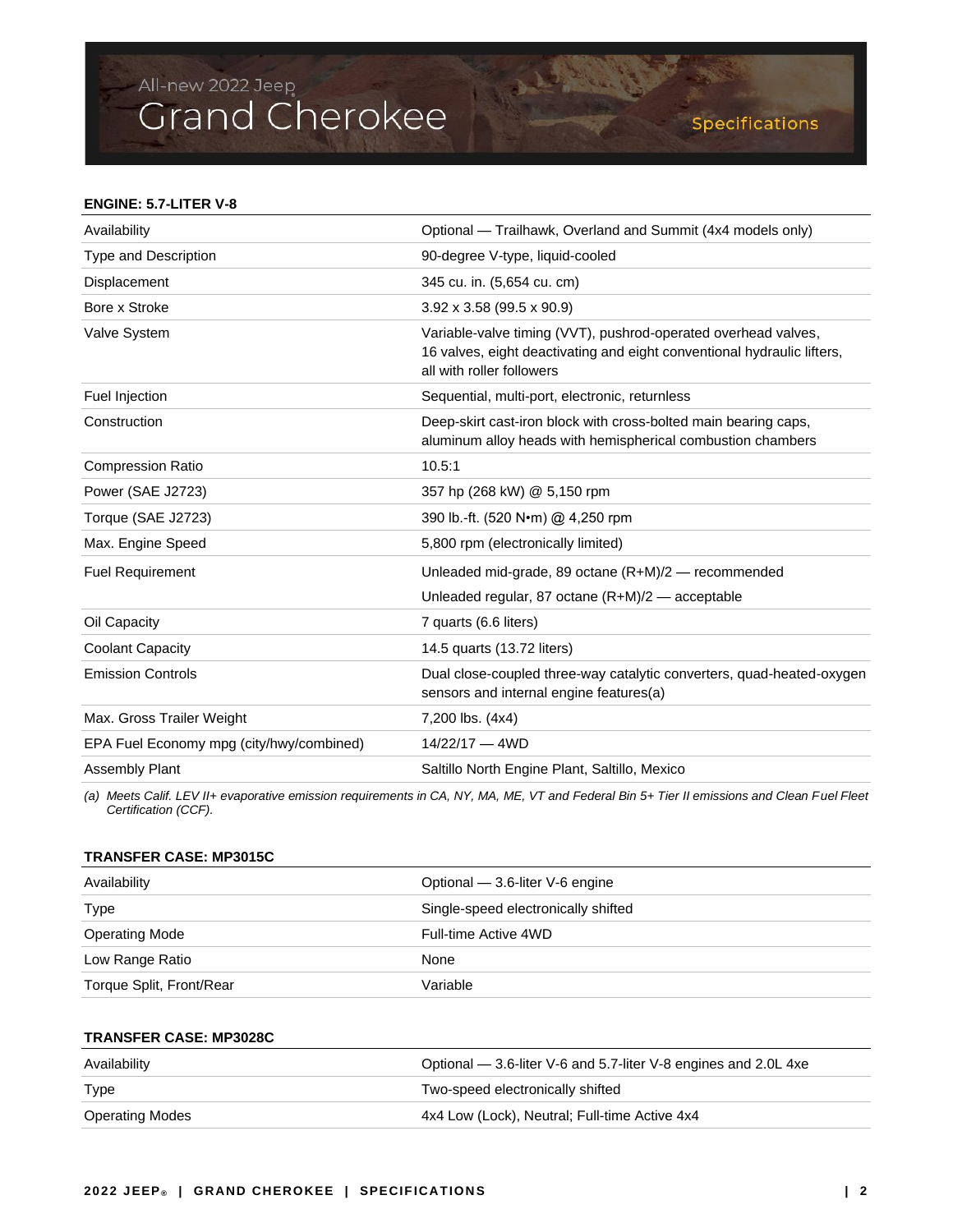## **TRANSFER CASE: MP3028C (CONTINUED)**

| Low Range Ratio          | רי ר     |
|--------------------------|----------|
| Torque Split, Front/Rear | Variable |

## **TRANSMISSION: TORQUEFLITE 8HP70 AUTOMATIC, EIGHT-SPEED OVERDRIVE**

| Availability       | Standard - 3.6-liter and 5.7-liter models                                                 |
|--------------------|-------------------------------------------------------------------------------------------|
| Description        | Driver-interactive manual control and electronically modulated torque<br>converter clutch |
| <b>Gear Ratios</b> |                                                                                           |
| 1st                | 4.71                                                                                      |
| 2nd                | 3.14                                                                                      |
| 3rd                | 2.11                                                                                      |
| 4th                | 1.67                                                                                      |
| 5th                | 1.29                                                                                      |
| 6th                | 1.00                                                                                      |
| 7th                | 0.84                                                                                      |
| 8th                | 0.67                                                                                      |
| Reverse            | 3.30                                                                                      |

## **ENGINE: 2.0-LITER TURBO I-4**

| Availability                 | Standard — Limited 4xe, Trailhawk 4xe, Overland 4xe and Summit 4xe                                                            |
|------------------------------|-------------------------------------------------------------------------------------------------------------------------------|
| Displacement                 | 221 cu. in. (1,995 cu. cm)                                                                                                    |
| Bore x Stroke                | $3.31 \times 3.54$ (84 x 90)                                                                                                  |
| Valve System                 | Chain-driven DOHC, 16 valves                                                                                                  |
| Fuel Injection               | Direct Injection                                                                                                              |
| Construction                 | Aluminum block, aluminum alloy heads                                                                                          |
| <b>Compression Ratio</b>     | 10.0:1                                                                                                                        |
| Power (SAE J2723)            | 270 hp (200kW) @ 5,250 rpm                                                                                                    |
| Torque (SAE J2723)           | 295 lb.-ft. (400 N•m) @ 3,000 rpm                                                                                             |
| Max. Engine Speed            | 5,800 rpm (electronically limited)                                                                                            |
| <b>Fuel Requirement</b>      | Minimum unleaded regular, 87 octane $(R + M)/2$ ; 91 octane or higher<br>recommended for optimum fuel economy and performance |
| Fuel Tank Capacity (gallons) | 19.0                                                                                                                          |
| Oil Capacity                 | 5.0 quarts (4.7 liters)                                                                                                       |
| Coolant Capacity             | 9.9 quarts (9.4 liters)                                                                                                       |
| <b>Emission Controls</b>     | GPEC5 engine-management system with close-coupled catalyst and<br>wide range $O2$ sensor                                      |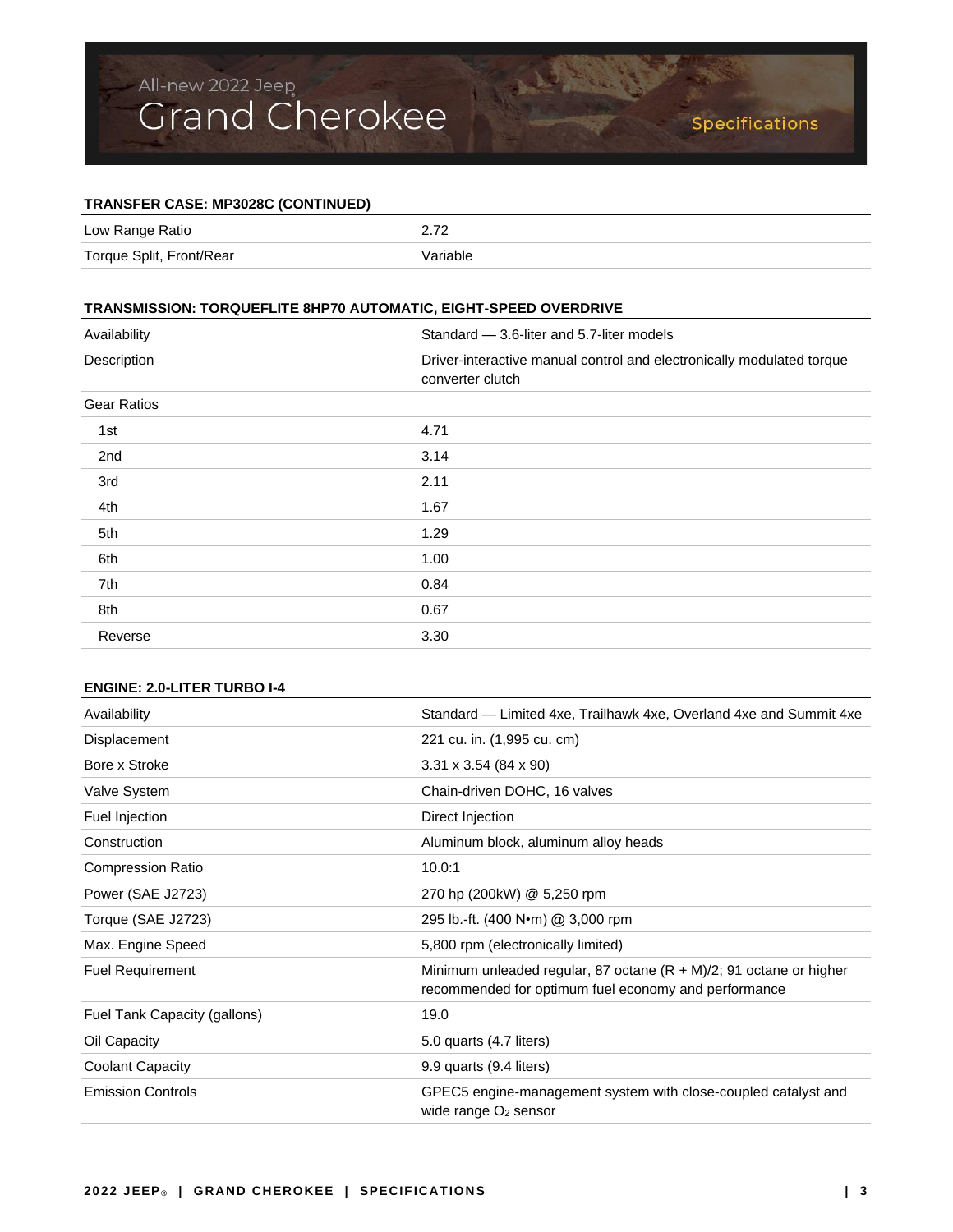## **ENGINE: 2.0-LITER TURBO I-4 (CONTINUED)** Max. Gross Trailer Weight 6,000 lbs. Assembly Plant Termoli, Italy

## **eTORQUE BELT-START GENERATOR/MOTOR**

| Availability    | Standard — Limited 4xe, Trailhawk 4xe, Overland 4xe and Summit 4xe |
|-----------------|--------------------------------------------------------------------|
| Peak power      | 44 hp (33 kW)                                                      |
| Starting torque | 39 lb.-ft. (53 Nm)                                                 |

## **TRANSMISSION: 8P75PH PHEV AUTOMATIC, EIGHT-SPEED OVERDRIVE**

| Availability       | Standard - Limited 4xe, Trailhawk 4xe, Overland 4xe and Summit 4xe                                                                                                                                         |
|--------------------|------------------------------------------------------------------------------------------------------------------------------------------------------------------------------------------------------------|
| Description        | Plug-in hybrid automatic transmission with AC traction motor with Motor<br>Interrupting Clutch and Integrated Launch Element; adaptive electronic<br>control and paddle shifter driver-interactive control |
| <b>Gear Ratios</b> |                                                                                                                                                                                                            |
| 1st                | 4.71                                                                                                                                                                                                       |
| 2 <sub>nd</sub>    | 3.14                                                                                                                                                                                                       |
| 3rd                | 2.11                                                                                                                                                                                                       |
| 4th                | 1.67                                                                                                                                                                                                       |
| 5th                | 1.28                                                                                                                                                                                                       |
| 6th                | 1.00                                                                                                                                                                                                       |
| 7th                | 0.84                                                                                                                                                                                                       |
| 8th                | 0.67                                                                                                                                                                                                       |
| Reverse            | 3.32                                                                                                                                                                                                       |

| INTEGRATED TRANSMISSION TRACTION MOTOR |                                                                    |
|----------------------------------------|--------------------------------------------------------------------|
| Availability                           | Standard — Limited 4xe, Trailhawk 4xe, Overland 4xe and Summit 4xe |
| Peak torque                            | 181 lb.-ft. (245 Nm)                                               |
| Peak power                             | 134 hp (100 kW)                                                    |

## **HIGH VOLTAGE BATTERY**

| Availability             | Standard — Limited 4xe, Trailhawk 4xe, Overland 4xe and Summit 4xe |
|--------------------------|--------------------------------------------------------------------|
| Chemistry                | Lithium Ion Li-NMC                                                 |
| <b>Charging Modes</b>    | Level $1 - 120V$ AC, Level $2 - 240V$ AC                           |
| <b>Operating Voltage</b> | $260 - 400$ VDC                                                    |
| <b>Gross Capacity</b>    | 17.3 kWh                                                           |
| Maximum Charge Rate      | 7.2 kW                                                             |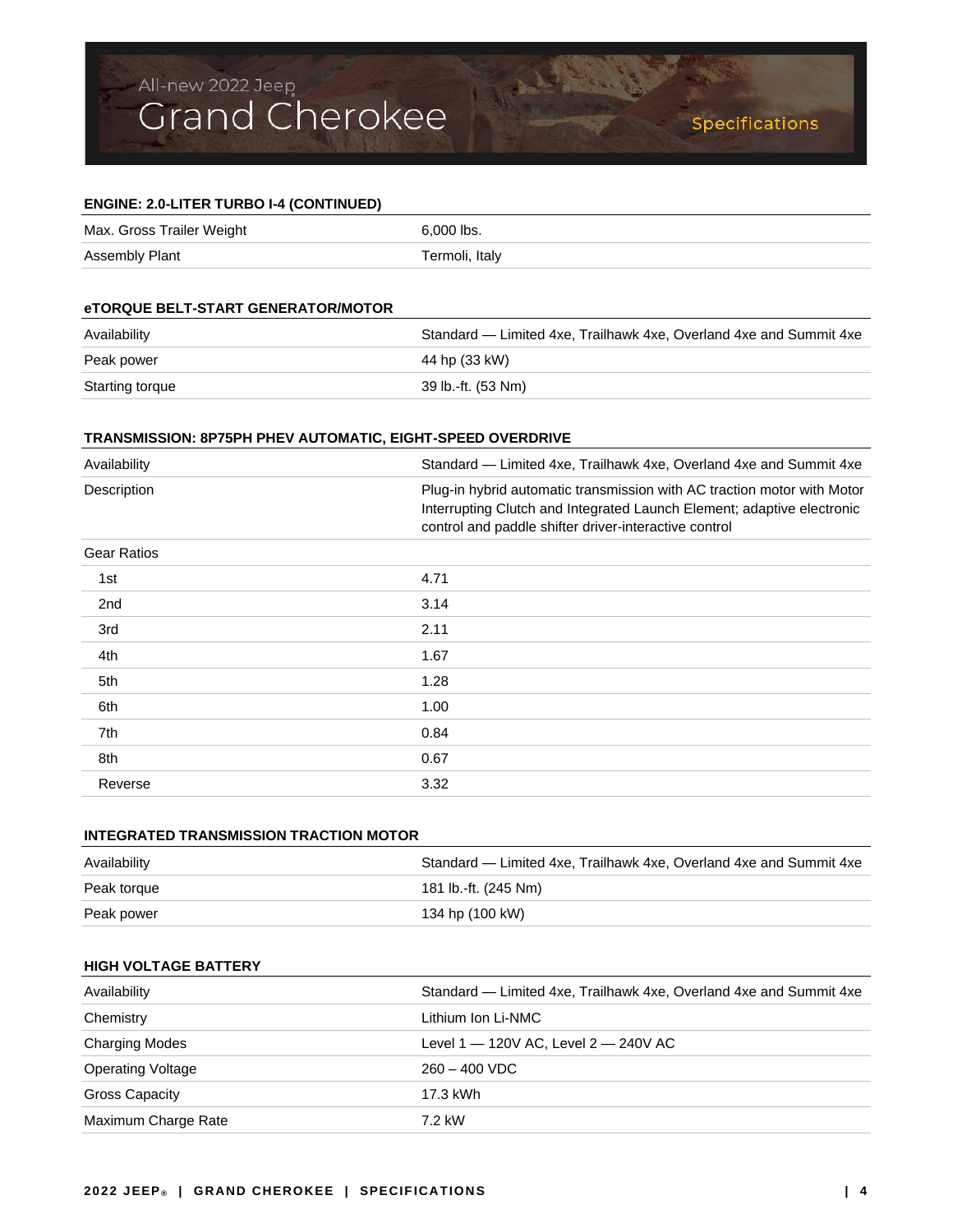## Specifications

## **TOTAL POWERTRAIN OUTPUT**

| Availability         | Standard — Limited 4xe, Trailhawk 4xe, Overland 4xe and Summit 4xe |
|----------------------|--------------------------------------------------------------------|
| Peak combined torque | 470 lb.-ft. (637 Nm) at 3,000 rpm                                  |
| Peak combined power  | 375 hp (280 kW) at 5,250 rpm                                       |

BANKERS !

| <b>AXLES</b>       |                                                                                                      |
|--------------------|------------------------------------------------------------------------------------------------------|
| Front              |                                                                                                      |
| Differential type  | Conventional with Front Axle Disconnect                                                              |
| Availability       | Standard on 4x4 models                                                                               |
| Ring gear diameter | 7.7 in. (195mm)                                                                                      |
| Axle ratios        | $3.45:1 - 3.6$ -liter V-6 and 5.7-liter V-8                                                          |
| Rear               |                                                                                                      |
| Differential type  | Conventional (optional Electronic Limited Slip on 3.6-liter V-6 and<br>5.7-liter V-8, 2.0-liter 4xe) |
| Availability       | Standard on all engines                                                                              |
| Ring gear diameter | 7.7 in. $(195mm)$ - V-6 4x4                                                                          |
|                    | 9.1 in. (230mm) - V-6 4x2, 5.7-liter V-8, 2.0-liter 4xe with ELSD                                    |
| Axle ratios        | $3.45:1 - 3.6$ -liter V-6 and 5.7-liter V-8                                                          |
|                    | $3.70:1 - 2.0$ -liter 4xe                                                                            |

## **ELECTRICAL SYSTEM**

| Alternator        | 160-amp; 180-amp; 220-amp or 240-amp depending on model                                                                                                                         |
|-------------------|---------------------------------------------------------------------------------------------------------------------------------------------------------------------------------|
| <b>Battery</b>    | Maintenance-free                                                                                                                                                                |
|                   | H6 650 CCA + Auxiliary 200 CCA on engine stop-start (ESS) —<br>Laredo, Limited                                                                                                  |
|                   | H7 700 CCA + Auxiliary 200 CCA on engine stop-start (ESS) —<br>Trailhawk, Overland, Summit                                                                                      |
|                   | H7 700 CCA on V-8 (not equipped with ESS)                                                                                                                                       |
| <b>SUSPENSION</b> |                                                                                                                                                                                 |
| Front             | Multi-link independent front suspension, coil springs, gas-charged,<br>twin-tube coilover shock absorbers, all aluminum arms and knuckles                                       |
| Rear              | Multi-link rear suspension, coil spring, twin tube shocks (including load<br>leveling for towing), all aluminum arms and knuckles (including extruded<br>aluminum spring links) |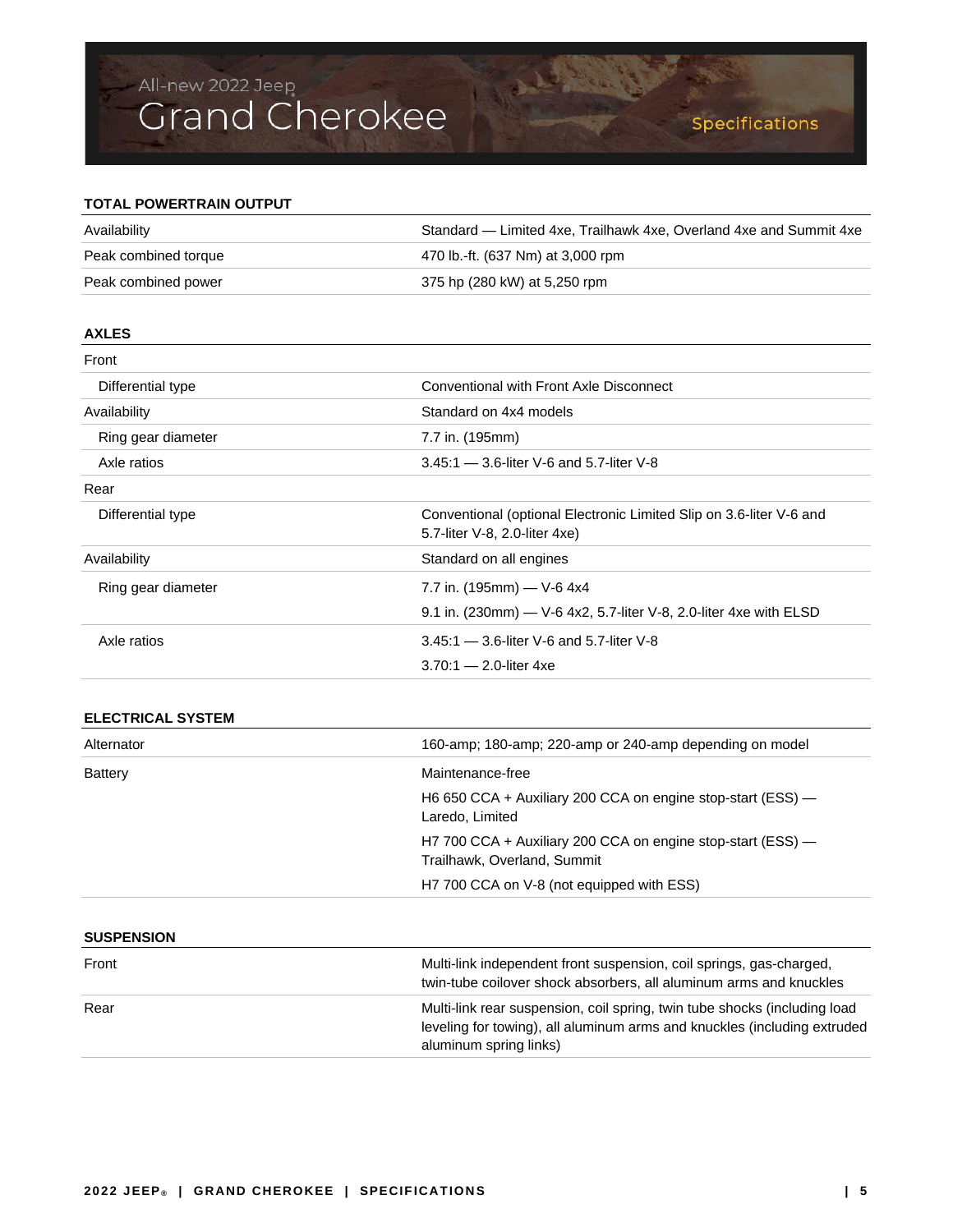## **STEERING**

| Type                            | Electric rack-and-pinion steering             |  |
|---------------------------------|-----------------------------------------------|--|
| Overall Ratio                   | 16.9:1 (V-6 4x2); 15.6:1 (all other vehicles) |  |
| Turning Diameter (curb-to-curb) | 38 ft. (11.58m)                               |  |
| Steering Turns (lock-to-lock)   | $2.9$ (V-6 4x2), 3.0 (all other vehicles)     |  |

Waller S

## **BRAKES**

| <b>Type</b>                       | Electric boost                                 |
|-----------------------------------|------------------------------------------------|
| Availability                      | Standard                                       |
| Front                             |                                                |
| Rotor size and type Inches (mm)   | 13.94 x 1.10 (354 x 28) vented disc            |
| Caliper size and type Inches (mm) | 2.00 (51) two-piston pin-slider caliper        |
| Swept area, (sq. in. / sq. cm)    | 377 (2,432.25)                                 |
| Rear                              |                                                |
| Rotor size and type Inches (mm)   | 13.78 x 0.87 (350 x 22) vented disc            |
| Caliper size and type Inches (mm) | 2.00 (51) single-piston pin-slider EPB caliper |
| Swept area, (sq. in. / sq. cm)    | 293.28 (1,892.12)                              |
|                                   |                                                |

## **DIMENSIONS AND CAPACITIES**

| Wheelbase                                 | 116.7 (2,964)                                                          |
|-------------------------------------------|------------------------------------------------------------------------|
| Track, Front                              | 65.4 (1,660)                                                           |
| Track, Rear                               | 65.4 (1,660)                                                           |
| Overall Length                            | 193.5 (4914)                                                           |
| Overall Width (width at mirrors)          | 84.6 (2,149)                                                           |
| Overall Width (width with folded mirrors) | 77.5 (1,968)                                                           |
| <b>Body Width</b>                         | 77.5 (1,968)                                                           |
| <b>Overall Height</b>                     | 70.8 (1,799) - standard suspension                                     |
|                                           | $70.9(1,801)$ - air suspension                                         |
| Load Floor Height                         | 32.4 (823) - standard suspension                                       |
|                                           | 30.4 (772) — air suspension (with entry/exit enabled)                  |
| Sill Step Height                          | 20.2 (512) - standard suspension                                       |
|                                           | 18.4 (467) — air suspension (with entry/exit enabled)                  |
| <b>Ground Clearance</b>                   | 8.4 (214) - standard suspension                                        |
|                                           | 10.9 $(276)$ — air suspension (Pos#2)                                  |
|                                           | 10.9 (278) - air suspension (Trailhawk 4xe Pos #2)                     |
|                                           | 11.3 (287) — air suspension (Trailhwawk 3.6-liter and 5.7-liter Pos#2) |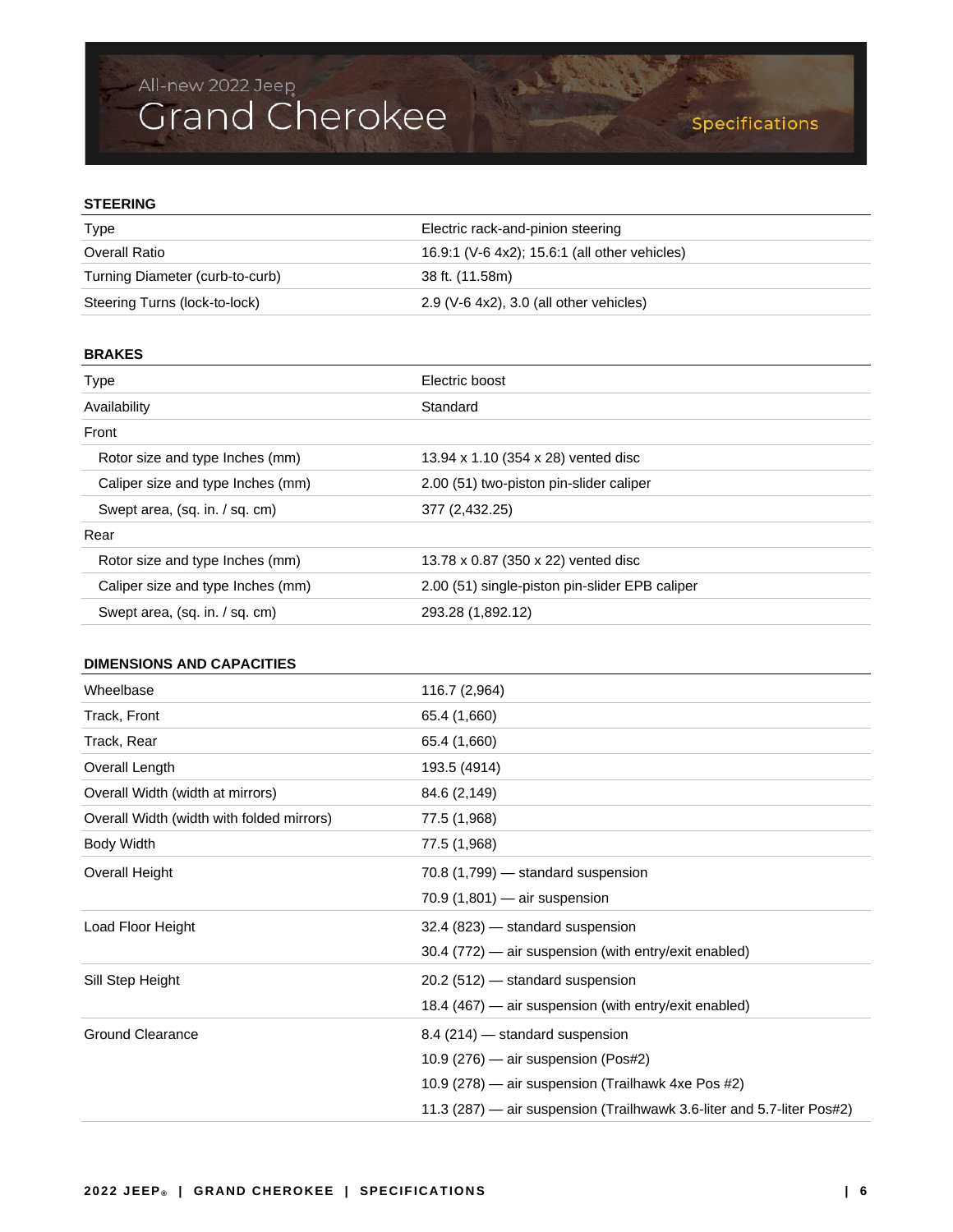| DIMENSIONS AND CAPACITIES (CONTINUED) |                                                                    |  |  |
|---------------------------------------|--------------------------------------------------------------------|--|--|
| Chassis (fuel tank)                   | 10.3 (261) — standard suspension                                   |  |  |
|                                       | $12.6(320)$ — air suspension (Pos#2)                               |  |  |
|                                       | 13.2 (335) - air suspension (Trailhwawk Pos#2)                     |  |  |
| <b>Front Axle</b>                     | 8.4 (214) – standard suspension                                    |  |  |
|                                       | 10.9 (277) - air suspension (Pos#2)                                |  |  |
|                                       | 11.3 (287) - air suspension (Trailhwawk Pos#2)                     |  |  |
| Rear Axle                             | 9.1 (230) — standard suspension                                    |  |  |
|                                       | 11.7 (297) - air suspension (Pos#2)                                |  |  |
|                                       | 12.5 (317) - air suspension (Trailhwawk Pos#2)                     |  |  |
| Approach Angle (degrees)              | 20.5 - standard suspension                                         |  |  |
|                                       | 30.1 - air suspension (Overland, Pos#2)                            |  |  |
|                                       | 28.2 - air suspension (Summit, Pos#2)                              |  |  |
|                                       | 35.7 — air suspension (Trailhwawk Pos#2)                           |  |  |
| Ramp Breakover Angle (degrees)        | 19.1 – standard suspension (3.6-liter)                             |  |  |
|                                       | 16.3 - standard suspension (2.0-liter 4xe)                         |  |  |
|                                       | $24$ — air suspension (Pos#2 – 3.6-liter and 5.7-liter)            |  |  |
|                                       | $20.9$ — air suspension (Pos#2 – 2.0-liter 4xe)                    |  |  |
|                                       | 24.4 - air suspension (Trailhwawk Pos#2 - 3.6-liter and 5.7-liter) |  |  |
|                                       | 22.3 - air suspension (Trailhwawk Pos#2 - 2.0-liter 4xe)           |  |  |
| Departure Angle (degrees)             | 26.6 - standard suspension                                         |  |  |
|                                       | 30.0 — air suspension (Trailhawk 4xe Pos#2)                        |  |  |
|                                       | 30.2 - air suspension (Trailhwawk Pos#2)                           |  |  |
| Frontal Area sq. ft.                  | 31.7                                                               |  |  |
| Drag Coefficient (Cd)                 | 0.357                                                              |  |  |
| Aero CdA                              | 11.3 (Cd x frontal area)                                           |  |  |
| Fuel Tank Capacity, (gallons / liter) | 23 (87) — 3.6-liter, 5.7-liter                                     |  |  |
|                                       | 19 (72) - 2.0-liter Turbo I-4                                      |  |  |
| <b>ACCOMMODATIONS</b>                 |                                                                    |  |  |
| Seating Capacity (front / rear)       | 2/3 (second-row bench)                                             |  |  |
| SAE Total Interior Passenger Volume,  |                                                                    |  |  |
| (cu. ft. / cu. m)                     | 144.6 (4.1)                                                        |  |  |

Contractor

| <b>Front Row</b> |              |  |
|------------------|--------------|--|
| Headroom         | 39.9 (1,013) |  |
| Legroom          | 41.3 (1,050) |  |
| Shoulder room    | 59.2 (1,504) |  |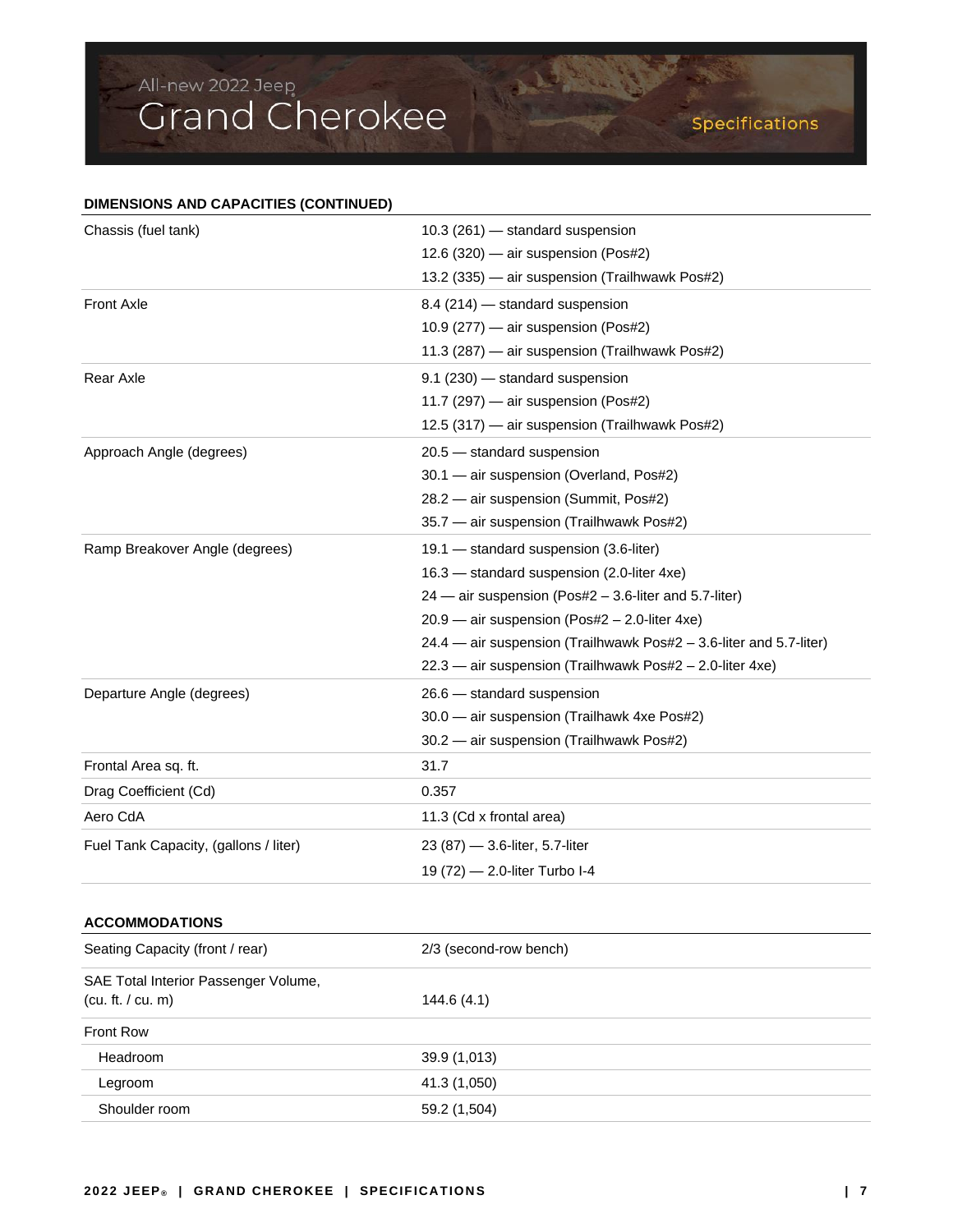## Specifications

## **ACCOMMODATIONS (CONTINUED)**

| Hip room                                              | 57.4 (1,459) |
|-------------------------------------------------------|--------------|
| Seat travel                                           | 9.8(250)     |
| EPA front volume index (cu. ft. / cu. m)              | 56.5(1.6)    |
| Second Row                                            |              |
| Headroom                                              | 39.4 (1,002) |
| Legroom                                               | 38.2 (971)   |
| Knee clearance                                        | 4.1 (103)    |
| Shoulder room                                         | 58.0 (1,474) |
| Hip room                                              | 56.3 (1,429) |
| EPA rear seat volume index (cu. ft. / cu. m)          | 50.5(1.4)    |
| Cargo volume behind first-row seats (cu. ft. / cu. m) | 70.8(2.0)    |
| Behind second-row seats (cu. ft. / cu. m)             | 37.7 (1.07)  |

Bally Bell

### **WEIGHTS (ESTIMATES)**

| <b>WEIGHTS</b><br>(ESTIMATES) | <b>MODEL</b> | <b>ENGINE</b> | GVWR(A)<br>LBS. (KG) | <b>CURB WEIGHT(B)</b><br>LBS. (KG) | PAYLOAD(C)<br>LBS. (KG) |
|-------------------------------|--------------|---------------|----------------------|------------------------------------|-------------------------|
| 2WD                           | Laredo       | 3.6-liter     | 6,050 (2,744)        | 4,238 (1,922)                      | 1,280 (582)             |
|                               | Limited      | 3.6-liter     | 6,050 (2,744)        | 4,266 (1,935)                      | 1,260 (572)             |
|                               | Overland     | 3.6-liter     | 6,050 (2,744)        | 4,451 (2,019)                      | 1,160 (526)             |
|                               | Summit       | 3.6-liter     | 6,050 (2,744)        | 4,475 (2,030)                      | 1,190 (540)             |
| 4WD                           | Laredo       | 3.6-liter     | 6,050 (2,744)        | 4,365 (1,980)                      | 1,240 (562)             |
|                               | Limited      | 3.6-liter     | 6,050 (2,744)        | 4,413 (2,002)                      | 1,260 (572)             |
|                               | Trailhawk    | 3.6-liter     | 6,050 (2,744)        | 4,747 (2,153)                      | 1,140 (517)             |
|                               |              | 5.7-liter     | 6,500 (2,948)        | 5,017 (2,276)                      | 1,140 (517)             |
|                               | Overland     | 3.6-liter     | 6,050 (2,744)        | 4,721 (2,141)                      | 1,210 (549)             |
|                               |              | 5.7-liter     | 6,500 (2,948)        | 4,995 (2,266)                      | 1,220 (553)             |
|                               | Summit       | 3.6-liter     | 6,050 (2,744)        | 4,784 (2,170)                      | 1,160 (526)             |
|                               |              | 5.7-liter     | 6,500 (2,948)        | 5,045 (2,288)                      | 1,140 (517)             |

*(a) Gross Vehicle Weight Rating*

*(b) Curb weight includes standard equipment and full quantities of fuel, lubricant and coolant.*

*(c) Payload is the maximum allowable weight of driver, passengers, cargo and options, rounded to the nearest 10 lbs. (5kg).*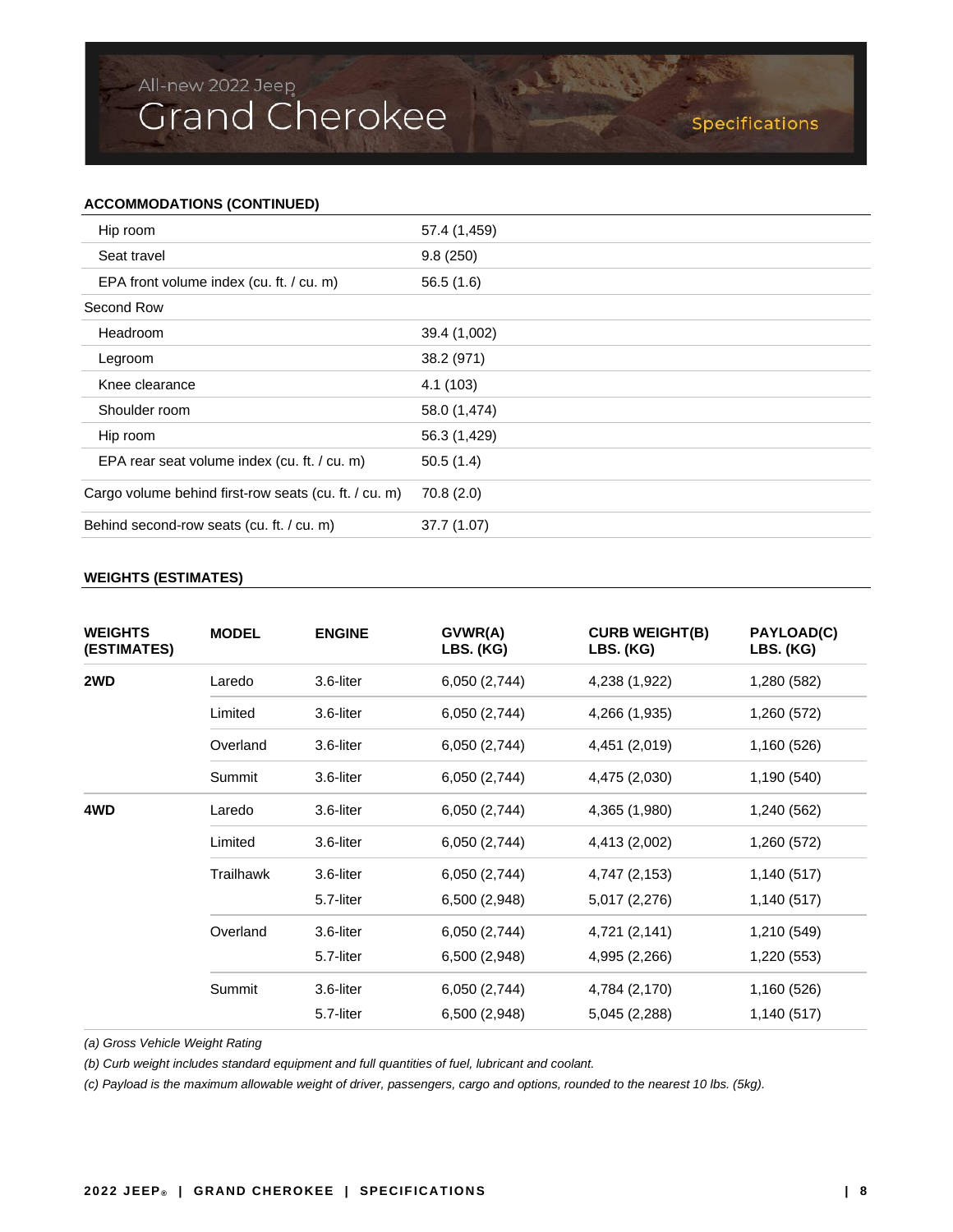## **WEIGHT DISTRIBUTION, F/R**

| <b>WEIGHT DISTRIBUTION, F/R</b> | <b>MODEL</b> | <b>ENGINE</b> | <b>DISTRIBUTION</b> |
|---------------------------------|--------------|---------------|---------------------|
| 2WD                             | Laredo       | 3.6-liter     | 53/47               |
|                                 | Limited      | 3.6-liter     | 53/47               |
|                                 | Overland     | 3.6-liter     | 52/48               |
|                                 | Summit       | 3.6-liter     | 52/48               |
| 4WD                             | Laredo       | 3.6-liter     | 54/46               |
|                                 | Limited      | 3.6-liter     | 54/46               |
|                                 |              | 2.0-liter 4xe | 53/47               |
|                                 | Trailhawk    | 3.6-liter     | 53/47               |
|                                 |              | 5.7-liter     | 55/45               |
|                                 |              | 2.0-liter 4xe | 52/48               |
|                                 | Overland     | 3.6-liter     | 53/47               |
|                                 |              | 5.7-liter     | 55/45               |
|                                 |              | 2.0-liter 4xe | 52/48               |
|                                 | Summit       | 3.6-liter     | 52/48               |
|                                 |              | 5.7-liter     | 54/46               |
|                                 |              | 2.0-liter 4xe | 52/48               |

A. P. P. P. C.

## **WHEELS**

| Availability      | Standard - Laredo                                        |  |
|-------------------|----------------------------------------------------------|--|
| Type and material | Painted cast aluminum in Fine Silver                     |  |
| Size (inches)     | $17 \times 8$                                            |  |
| Availability      | Standard - Limited                                       |  |
| Type and material | Painted cast aluminum in Low-Gloss Highlight Silver      |  |
| Size (inches)     | $18 \times 8$                                            |  |
| Availability      | Optional - Limited                                       |  |
| Type and material | Polished aluminum with High-Gloss Technical Gray pockets |  |
| Size (inches)     | $20 \times 8.5$                                          |  |
| Availability      | Standard - Limited 4xe                                   |  |
| Type and material | Polished aluminum with Black Noise pockets               |  |
| Size (inches)     | $18 \times 8$                                            |  |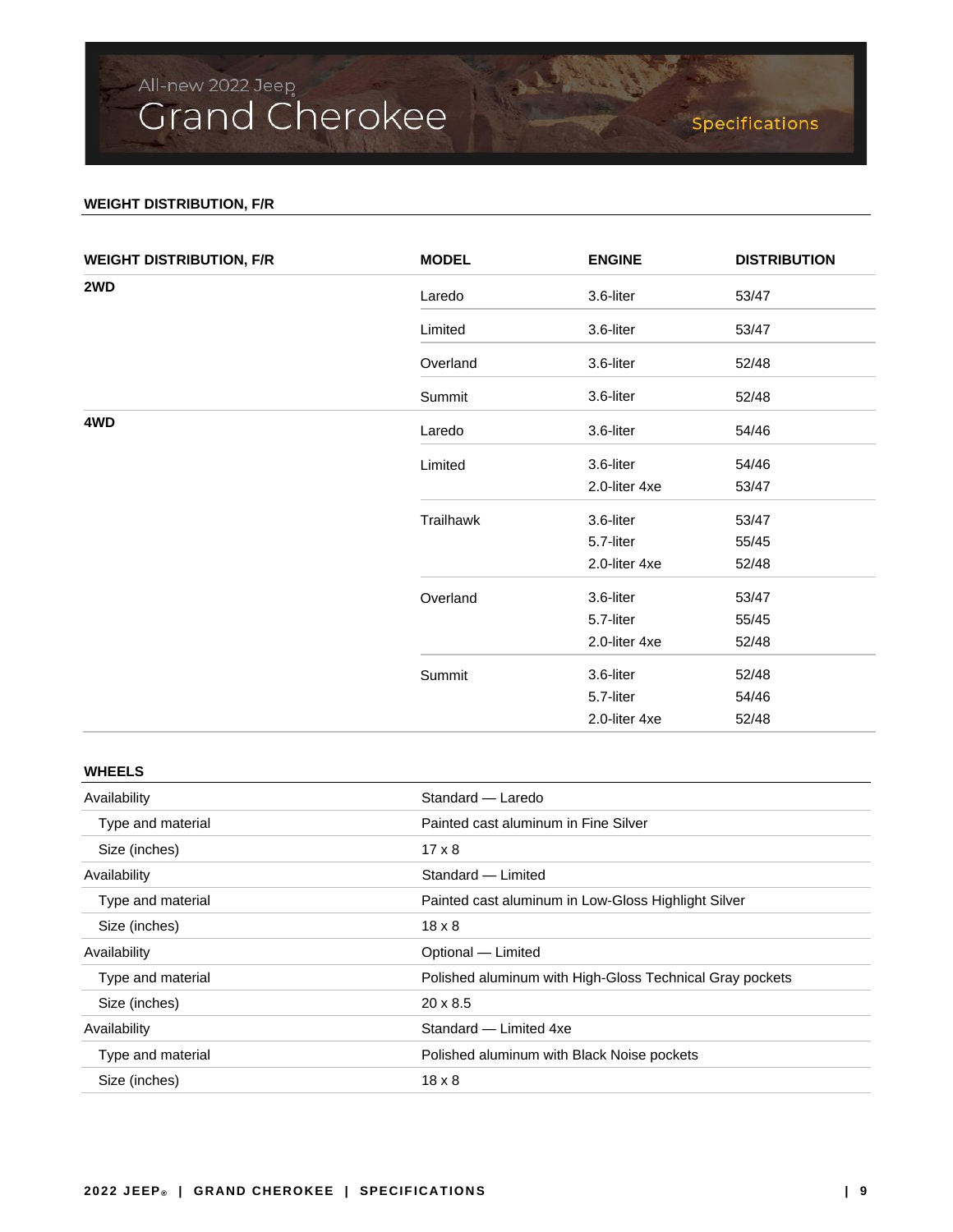## **WHEELS (CONTINUED)**

| Availability      | Standard - Trailhawk ICE                                            |  |  |
|-------------------|---------------------------------------------------------------------|--|--|
| Type and material | Machined face with Mid-Gloss Granite Crystal (MA7) with Red Accent  |  |  |
| Size (inches)     | $18 \times 8$                                                       |  |  |
| Availability      | Standard - Trailhawk 4xe                                            |  |  |
| Type and material | Machined face with Mid-Gloss Granite Crystal (MA7) with Blue Accent |  |  |
| Size (inches)     | $18 \times 8$                                                       |  |  |
| Availability      | Standard - Overland                                                 |  |  |
| Type and material | Machined cast aluminum with Black Noise pockets                     |  |  |
| Size (inches)     | $20 \times 8.5$                                                     |  |  |
| Availability      | Optional — Overland (packaged with Off-road Group)                  |  |  |
| Type and material | Polished aluminum with High-Gloss Black pockets                     |  |  |
| Size (inches)     | $18 \times 8$                                                       |  |  |
| Availability      | Standard - Summit                                                   |  |  |
| Type and material | Polished cast aluminum Painted Silver Lithos                        |  |  |
| Size (inches)     | $20 \times 8.5$                                                     |  |  |
| Availability      | Standard - Summit Reserve                                           |  |  |
| Type and material | Machined cast aluminum with Mid-Gloss Black pockets                 |  |  |
| Size (inches)     | $21 \times 9$                                                       |  |  |

A BALLAS

## **TIRES**

| Availability       | Standard - Laredo                                                 |  |
|--------------------|-------------------------------------------------------------------|--|
| Size and type      | 245/70R17                                                         |  |
| Mfr. and model     | Goodyear Fortera HL All-Season                                    |  |
| Revs per kilometer | 422                                                               |  |
| Availability       | Standard - Limited                                                |  |
| Size and type      | 265/60R18                                                         |  |
| Mfr. and model     | Michelin Primacy XC All-Season or Michelin Primacy LTX All-Season |  |
| Revs per kilometer | 422                                                               |  |
| Availability       | Standard - Trailhawk                                              |  |
|                    | 265/60R18                                                         |  |
| Size and type      |                                                                   |  |
| Mfr. and model     | Goodyear Wrangler Territory AT                                    |  |
| Revs per kilometer | 425                                                               |  |
| Availability       | Optional — Overland (packaged with Off-road Group)                |  |
| Size and type      | 265/60R18                                                         |  |
| Mfr. and model     | Goodyear Wrangler All-Terrain Adventurer                          |  |